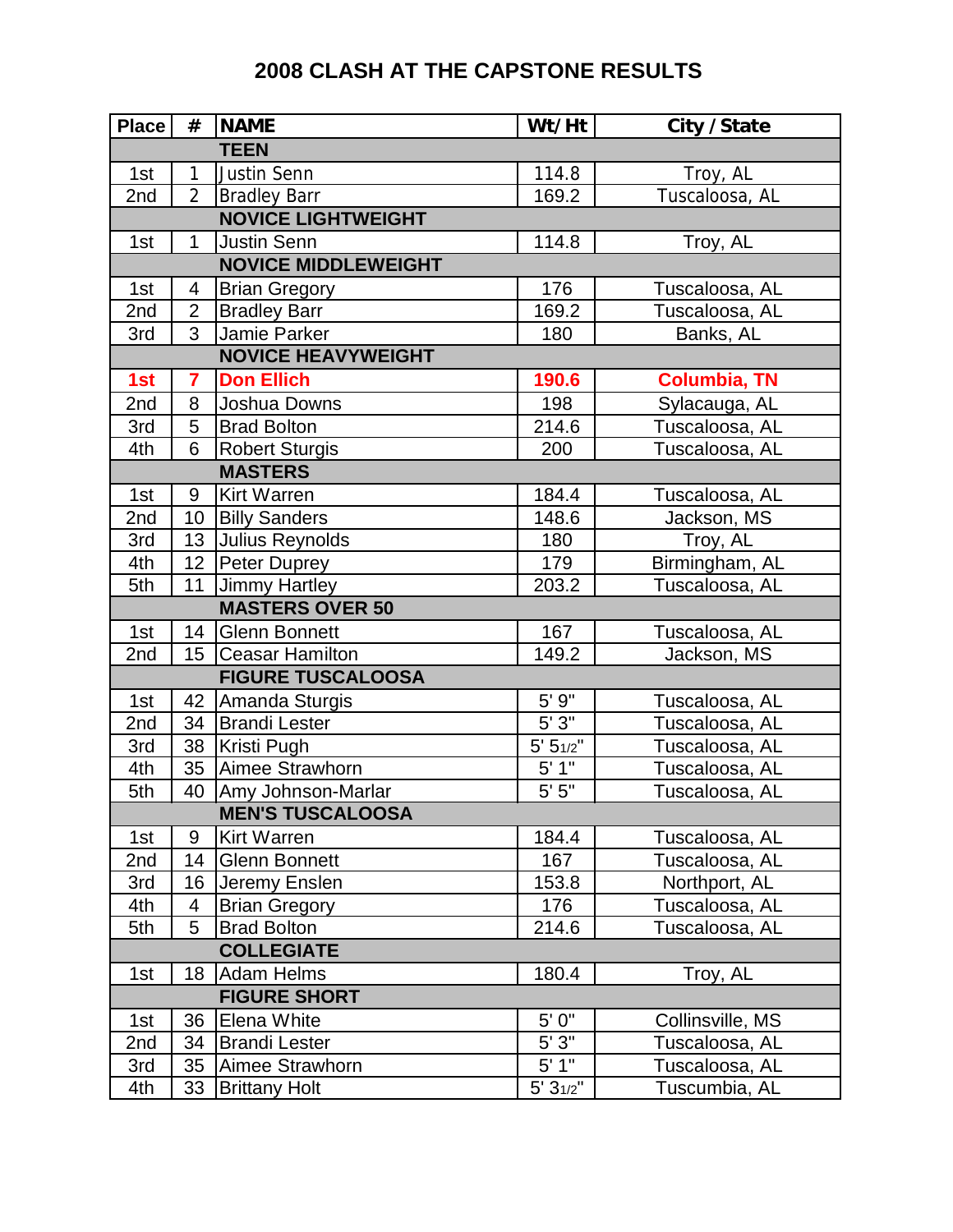| <b>FIGURE MEDIUM</b>             |                 |                                   |                |                       |  |  |  |
|----------------------------------|-----------------|-----------------------------------|----------------|-----------------------|--|--|--|
| 1st                              | 39              | <b>Missy Johnson</b>              | 5' 41/2"       | <b>Florence, AL</b>   |  |  |  |
| 2nd                              |                 | 37 Andrea Holliday                | 5' 61/2"       | Alabaster, AL         |  |  |  |
| 3rd                              |                 | 38 Kristi Pugh                    | $5' 5_{1/2}''$ | Tuscaloosa, AL        |  |  |  |
| 4th                              | 41              | <b>Holley West</b>                | 5' 51/2"       | Florence, AL          |  |  |  |
| 5th                              | 40              | Amy Johnson-Marlar                | $5' 5"$        | Tuscaloosa, AL        |  |  |  |
| <b>FIGURE TALL</b>               |                 |                                   |                |                       |  |  |  |
| 1st                              |                 | 42 Amanda Sturgis                 | 5'9''          | Tuscaloosa, AL        |  |  |  |
| 2nd                              | 43              | Brenda Harrison                   | 5' 61/2"       | Florence, AL          |  |  |  |
| <b>JUNIOR LIGHTWEIGHT</b>        |                 |                                   |                |                       |  |  |  |
| 1st                              | 10              | <b>Billy Sanders</b>              | 148.6          | Jackson, MS           |  |  |  |
|                                  |                 | <b>JUNIOR MIDDLEWEIGHT</b>        |                |                       |  |  |  |
| 1st                              | 19              | <b>Brian Arrington</b>            | 167.8          | Banks, AL             |  |  |  |
| 2nd                              | 4               | <b>Brian Gregory</b>              | 176            | Tuscaloosa, AL        |  |  |  |
| 3rd                              | $\overline{2}$  | <b>Bradley Barr</b>               |                | Tuscaloosa, AL        |  |  |  |
| <b>JUNIOR LIGHT HEAVYWEIGHT</b>  |                 |                                   |                |                       |  |  |  |
| 1st                              | 18              | <b>Adam Helms</b>                 | 180.4          | Troy, AL              |  |  |  |
| 2nd                              | 20              | Jason Adams                       | 193.8          | Florence, AL          |  |  |  |
| 3rd                              | 21              | <b>Tim Franklin</b>               | 178            | Altoona, AL           |  |  |  |
| 4th                              | 13              | Julius Reynolds                   | 180            | Troy, AL              |  |  |  |
| 5th                              | 12              | Peter Duprey                      | 179            | Birmingham, AL        |  |  |  |
|                                  |                 | <b>JUNIOR HEAVYWEIGHT</b>         |                |                       |  |  |  |
| 1st                              | 23              | <b>Hutch Sanders</b>              | 201.8          | Florence, AL          |  |  |  |
| 2nd                              | 22              | Anthony Ermi                      | 211.2          | Columbus, GA          |  |  |  |
|                                  |                 | <b>WOMEN LIGHTWEIGHT</b>          |                |                       |  |  |  |
| 1st                              | 24              | <b>Brittany Archer</b>            | 123            | Killen, AL            |  |  |  |
|                                  |                 | <b>WOMEN HEAVYWEIGHT</b>          |                |                       |  |  |  |
| 1st                              | $25\phantom{.}$ | <b>LaQuida Sanders</b>            | 139.2          | <b>Jackson, MS</b>    |  |  |  |
| 2nd                              | 26              | Shamieka Johnson                  | 133.4          | Pensacola, FL         |  |  |  |
| <b>OPEN MEN LIGHTWEIGHT</b>      |                 |                                   |                |                       |  |  |  |
| 1st                              |                 | 27 Ross Cook                      | 149.8          | Florence, AL          |  |  |  |
| 2nd                              | 15              | <b>Ceasar Hamilton</b>            | 149.2          | Jackson, MS           |  |  |  |
| 3rd                              | 16              | Jeremy Enslen                     | 153.8          | Northport, AL         |  |  |  |
|                                  |                 | <b>OPEN MEN MIDDLEWEIGHT</b>      |                |                       |  |  |  |
| 1st                              | 14              | <b>Glenn Bonnett</b>              | 167            | Northport, AL         |  |  |  |
|                                  |                 | <b>OPEN MEN LIGHT HEAVYWEIGHT</b> |                |                       |  |  |  |
| 1st                              | 9               | <b>Kirt Warren</b>                | 184.4          | <b>Tuscaloosa, AL</b> |  |  |  |
| 2nd                              | 30              | <b>Gabe Peterson</b>              | 197.4          | Carriere, MS          |  |  |  |
| 3rd                              | 28              | Dewayne Kennedy                   | 181.4          | Jackson, MS           |  |  |  |
| 4th                              | 29              | <b>Walt Davis</b>                 | 189.6          | Dalton, GA            |  |  |  |
| <b>OPEN MEN HEAVYWEIGHT</b>      |                 |                                   |                |                       |  |  |  |
| 1st                              | 31              | Louis Walls                       | 204.2          | Memphis, TN           |  |  |  |
| 2nd                              | 17              | <b>Melvin Jones</b>               | 213            | Tuscaloosa, AL        |  |  |  |
| <b>OPEN MEN SUPERHEAVYWEIGHT</b> |                 |                                   |                |                       |  |  |  |
| 1st                              |                 | <b>Mathew Jacobs</b>              |                | Florence, AL          |  |  |  |

**\*OVERALL DIVISION WINNER**